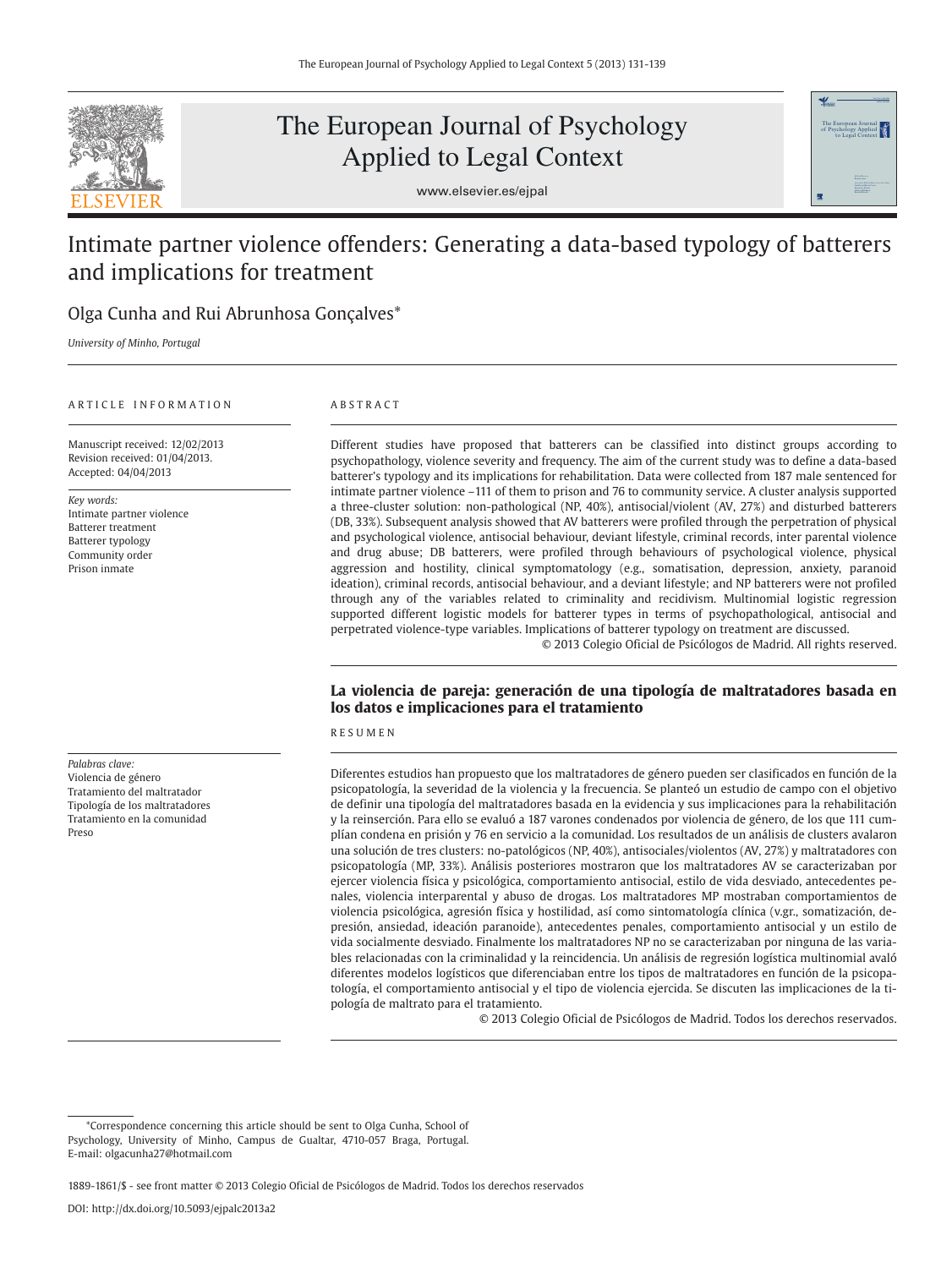Domestic violence is transversal to all cultures, societies and social status and has a significant impact on many dimensions (Ansara & Hindin, 2011). An attempt to reduce the problems and consequences associated with domestic violence is the implementation of batterer treatment programmes (Connors, Mills, & Gray, 2012; Novo, Fariña, Seijo, & Arce, 2012). However, literature points out high attrition and recidivism rates in batterers who were treated (Babcock, Green, & Robie, 2004; Feder & Wilson, 2005). One possible explanation is that many treatment programmes for batterers are standardised and uniformly applied to all men and important differences in the interaction factors may not be taken into account by using that procedure (Coulter & VandeWeerd, 2009). An area of research that has been developed to study that question is batterer typologies (Lohr, Bonge, Witte, Hamberger, & Langhinrichsen-Rohling, 2005). Based on typologies' findings, interventions with batterers need to match the individuals' characteristics (Andrews & Bonta, 2010; Coulter & VanderWeerd, 2009) and risk level (Connors et al., 2012; Connors, Mills, & Gray, 2013), to better identify those men who may need intervention (Stoops, Bennett, & Vincent, 2010), develop a good treatment planning and achieve better outcomes. The batterers' categorisation provides a practical and successful method for planning and designing effective interventions with them (Coulter & VandeWeerd, 2009).

The theoretical basis for typological approach is that batterers are a heterogeneous group, varying along important theoretical dimensions (Holtzworth-Munroe & Stuart, 1994; Mauricio & Lopez, 2009). The most prominent typology of batterers was developed by Holtzworth-Munroe and Stuart (1994). These authors conducted a survey on 15 batterer typologies and their analysis revealed that men who are violent towards their partners showed heterogeneity in individual characteristics in what concerns three theoretical dimensions: a) severity and frequency of marital violence; b) generality of the violence (i.e., family-only or extra family violence); and c) psychopathology. Thus, Holtzworth-Munroe and Stuart (1994) identified three subtypes of male batterers: generally violent/antisocial (GVA), dysphoric/borderline (DB), and familyonly (FO). In a later empirical test of their typology, four types were found: the three previously mentioned and an additional one, the antisocial low level group, which stands between the family-only and the generally violent/antisocial groups (Holtzworth-Munroe, Meehan, Herron, Rehman, & Stuart, 2000). FO batterers were involved uniquely in marital violence and showed the lowest levels of psychological and sexual abuse. Batterers in this group revealed absence of, or minor, psychopathology and correspond to 50% of the studied sample. DB men are engaged in moderate to severe marital violence, primarily directed towards their partner, but they are also engaged in some violent behaviours outside their homes. These batterers are also the most psychologically distressed, experience delusional jealousy and cannot tolerate separation from their partner, and constitute about 25% of the sample. GVA batterers are predicted to be the most violent subtype. They engage in moderate to severe levels of marital violence and extra-familiar violence and often possess criminal records. They are also most likely to present characteristics of antisocial personality disorder or psychopathy and constitute 25% of the sample. Finally, low level antisocial (LLA) had moderate scores on measures of antisocial behaviour, marital violence and general violence (Holtzworth-Munroe et al., 2000).

Several studies published since the Holtzworth-Munroe and Stuart's (1994) review supported their typology (Stoops et al., 2010; Thijssen & de Ruiter, 2011; Walsh et al., 2010). Nevertheless, in some studies support for two groups was found (Chase, O'Leary, & Heyman, 2001; Loinaz, Echeburúa, & Torrubia, 2010); other studies identified three groups (Fowler & Westen, 2011; Huss & Ralston, 2008; Stoops et al., 2010; Walsh et al., 2010); and still other studies mentioned four groups of batterers (Eckhardt, Holtzworth-Munroe, Norlander, Sibley, & Cahill, 2008; Thijssen & de Ruiter, 2011) or even more (White & Gondolf, 2000).

Nevertheless, research on this area presents some limitations. First, it is mainly based on clinical (Fowler & Westen, 2011; Huss & Ralston, 2008; Walsh et al., 2010) and forensic samples (Stoops et al., 2010; Thijssen & de Ruiter, 2011; Waltz, Babcock, Jacobsen, & Gottman, 2000), with only a few investigations conducted with prison inmates (Loinaz et al., 2010; Loinaz, Ortiz-Tallo, Sánchez, & Ferragut, 2011). Second, researchers repeatedly try to empirically validate batterer typologies using the same measures and design (Huss & Ralston, 2008; Waltz et al., 2000). In previous studies, MCMI-III (Millon Clinical Multiaxial Inventory-III) was used to capture the psychopathological dimensions and CTS-2 (Conflict Tactic Scales-2) was used to represent the violence dimensions (Huss & Ralston, 2008; Loinaz, Echeburúa, et al., 2010; Loinaz, Ortiz-Tallo, et al., 2011).

In this context, a field research was designed, applying similar procedures from previous investigations (Holtzworth-Munroe & Stuart, 1994), to analyse if batterers' typologies may be extended to a mixed sample (batterers in prison in community) and to a different set of measures. Additionally, the data-based resulting typology will be contrasted in both predictive variables and those related to treatment and recidivism.

#### **Method**

#### *Participants*

Data was gathered from 187 convicted male batterers, 76 in community and 111 in prison. The community group was composed of 16 batterers (21.1%) sentenced to mandatory community orders because of intimate-partner violence, 40 (52.6%) under probation and 20 (26.3%) under social welfare services.

The participants' average age was 43.81 (*SD* = 11.23), ranging from 22 to 81 years old; the vast majority of them were Caucasians (*n* = 174, 93%) and with a low socio-economic status (*n* = 127, 67.9%). Nearly half of them (49.2%) had a history of family violence, 43.9% were alcohol abusers, 16.6% were drug abusers, and 50.3% had been convicted of other crimes besides intimate-partner violence.

#### *Measurement instruments*

*Brief Symptom Inventory (BSI)*. The BSI (Derogatis, 1993) is a selfreport measure that consists of 53 items assessing psychological symptoms. Items are rated on a five-point scale, ranged from 0 (*not at all*) to 4 (*extremely*), to reflect the level of distress an individual has experienced from each of the symptoms during the previous seven days. The inventory is composed of 9 dimensions: Somatization, Obsession-Compulsion, Interpersonal Sensitivity, Depression, Anxiety, Hostility, Phobic Anxiety, Paranoid Ideation and Psychoticism. It also has three global indices of distress: Global Severity Index, Positive Symptom Distress Index, and Positive Symptom Total. BSI has shown acceptable internal consistencies ranging from .71 (psychoticism) to .85 (depression) (Derogatis, 1993). In the present survey, the internal consistency ranged from .71 (psychoticism) to .80 (somatization).

*Marital Violence Inventory (IVC)*. The IVC (Machado, Matos, & Gonçalves, 2004) is a 21-item inventory, reporting physically abusive behaviours, emotionally abusive behaviours and coercion/ intimidation behaviours, scored in a three-point scale (0 = *never*, 1 = *once*, 2 = *more than once*). Items are grouped into two subscales: Physical Violence and Psychological Violence. In the present sample, the internal consistency was .81 for physical violence, .72 for psychological violence and .80 for the total scale.

*Buss-Perry Aggression Questionnaire (AQ)*. AQ (Buss & Perry, 1992) is a self-report measure that consists of 29 items concerning behaviour and feelings, scored on a five-point Likert scale, ranging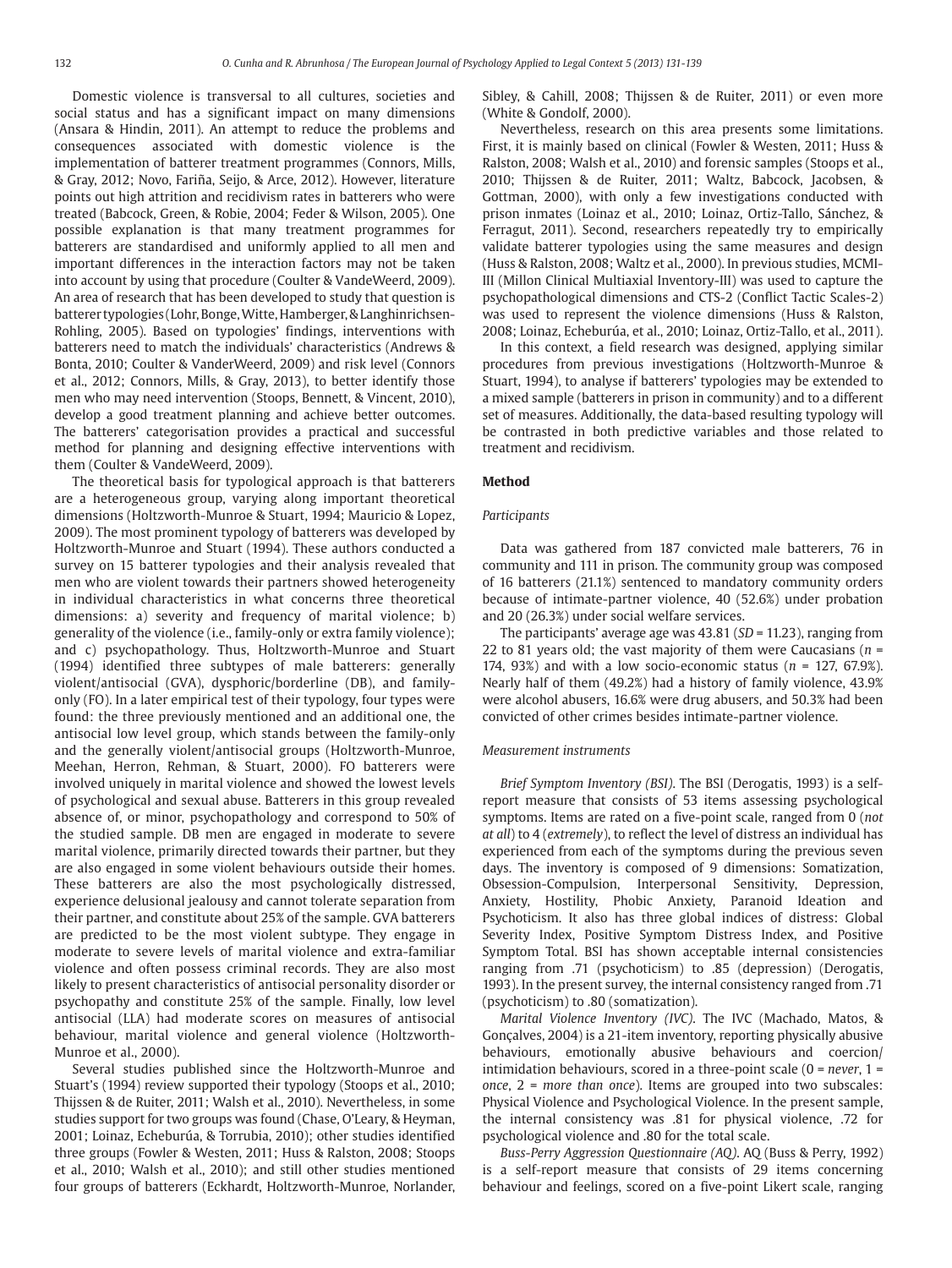from 1 (*extremely uncharacteristic of me*) to 5 (*extremely characteristic of me*). There are four subscales: Physical Aggression (nine items), Verbal Aggression (five items), Anger (seven items), and Hostility (eight items), which can be summed up in a total aggression score. The internal consistency analysis evaluated by the alpha coefficient revealed .85 for Physical Aggression, .72 for Verbal Aggression, .83 for Anger, .77 for Hostility, and .89 for the total scale (Buss & Perry, 1992). In the current sample, internal consistency ranged from .72 (Verbal Aggression) to .81 (Hostility), and .86 for the total scale.

*Hare Psychopathy Checklist-Revised (PCL-R)*. PCL-R (Hare, 1991, 2003) is a 20-item checklist that uses a semi-structured interview, case-history information, and specific scoring criteria to rate each item on a three-point scale (0 = *not applied*, 1 = *applied somewhat*, 2 = *fully applied*). The PCL-R has shown high levels of internal consistency and inter-rater reliability (Hare & Neumann, 2005). An early exploratory factor analysis indicated two correlated dimensions: factor 1 and factor 2. In a recent formulation, Hare and Neumann (2005) advocated that at least four latent variable dimensions are needed to represent PCL-R construct of psychopathy: interpersonal, affective, lifestyle and antisocial dimension. The pattern of correlation among the four factors is consistent with the presence of two first order factors, one that is related to the interpersonal and affective facets and the other to lifestyle and antisocial facets (Hare & Neumann, 2005). In the current sample, the internal consistency for factor 1 was .84 and .77 for factor 2, and the four-factor model ranged from .73 (Lifestyle) to .80 (Interpersonal and Affective). Cohen's Kappa coefficient was used to measure the degree of inter-rater reliability, ranging from .74 to .92.

*Socio-demographic Questionnaire*. A brief socio-demographic questionnaire, developed to serve the purposes of the present study, was used to assess the participants' age, marital status and socioeconomic status. Information about childhood victimisation, criminal record and drug and alcohol abuse were assessed using PCL-R semi-structured interview.

## *Procedure*

Before gathering data, the institutions where the sample was recruited stated their formal consent, i.e., prisons, victims' services and children and family services, as well as the participants (i.e., men involved in a current or previous abusive intimate relationship). All the participants completed a two-part intake process. The first part of the intake consisted of a semi-structured interview, which is an element of the PCL-R assessment, and socio-demographic information. In the second part, the participants took a set of psychological tests that assessed the three dimensions used to create batterer types (i.e., psychopathy and psychopathology, severity of marital violence and general violence). This assessment was carried out during the year 2011, by the first author of this survey.

#### *Data analysis*

Following the guidelines of previous research strategies (Holtzworth-Munroe et al., 2000; Huss & Langhinrichsen-Rohling, 2000, 2006; Huss & Ralston, 2008; Johnson et al., 2006; Langhinrichsen-Rohling, Huss, & Ramsey, 2000; Loinaz et al., 2010), the dimensions measured in this study were subjected to a hierarchical cluster analysis using Ward's method in order to obtain the empirical subtypes. Ward's method was selected because it has a better performance than other clustering methods when the goal is to provide a solution based on minimal within-cluster variability (Blashfield & Aldenderfer, 1988). Accordingly, the following variables for cluster analysis were used: depression and paranoid ideation dimensions (BSI), antisocial and affective factors (PCL-R), physical and psychological violence scales (IVC), and physical aggression and hostility scales (AQ). Such variables allow the analysis of the three key dimensions in typology construction: psychopathology, marital violence and generalised violence (Holtzworth-Munroe & Stuart, 1994).

In view of the estimation of the number of clusters, Huss and Ralston's (2008) solution was adopted: firstly, the dendogram for the overall solution was analysed; secondly, the number of participants in each cluster was considered; and thirdly, the previous literature and empirical research on batterers' typologies was examined. For the *k*-means cluster analysis, *z*-transformations for all variables were performed to standardise the measurement ranges. To validate the initial findings, a MANOVA was performed to analyse the differences among batterer clusters. Finally, post-hoc comparisons with Bonferroni correction were carried out.

Additional analyses were performed to compare the batterers' types in criminological and personal variables. For this purpose, Kruskal-Wallis tests for non-parametric variables and ANOVAs tests for parametric variables were conducted. Post-hoc comparisons with Bonferroni correction were performed. Finally, multinomial logistic regression analysis was done to contrast if the batterers' types were adjusted to different explanatory models (psychopathology, antisocial disorder, and degree of perpetrated violence).

## **Results**

#### *Batterers' typology*

In order to create the empirically derived batterer subgroups, a hierarchical cluster analysis, using Ward's method, was carried out on the eight selected variables, displaying a three-cluster solution. Then, to validate the initial findings a *k*-means cluster analysis was conducted in the cluster centres produced by the initial analysis. Based on a glance at the means of the groups related to the variables studied (see Figure 1), 51 (27%) subjects were grouped in Cluster 1 and were labelled as antisocial/violent batterers (AV); 74 (40%) were grouped in Cluster 2 and were named non-pathological batterers (NP); and 62 (33%) were grouped in Cluster 3 and were called disturbed batterers (DB). The representation of batterers between clusters was similar,  $\chi^2(2) = 4.22$ , *ns.* As a whole, these results resemble the typology proposed by Holtzworth-Munroe and Stuart (1994).

A MANOVA was conducted, entering the variables used to create the clusters to evaluate differences mediated by the batterer type factor (AV, NP, or DB). The analysis revealed a significant multivariate batterer type factor effect, Pillai's trace = 1.22, *F*(16, 356) = 34.93, *p* < .001,  $η<sub>p</sub><sup>2</sup> = .611, 1-β = 1.00$ . Moreover, the effect size,  $f = .44$ , was large, explaining 61.1% of the variance.



**Figure 1.** Average *z*-score for the cluster solution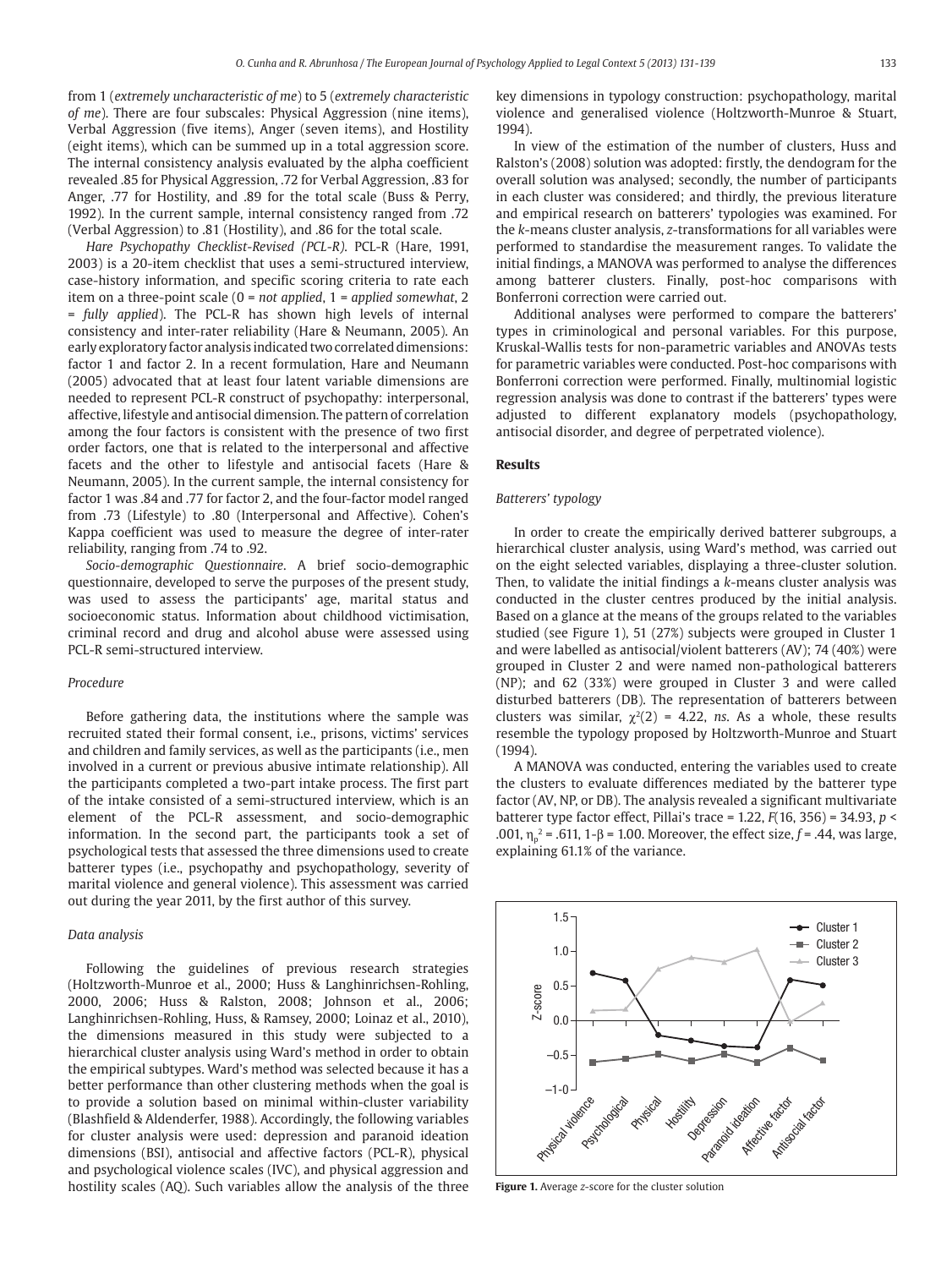Univariate between-subjects effects

|                              | AV $(n = 51)$ |           | $NP(n = 74)$ |           | $DB(n = 62)$ |           |             |            |           |
|------------------------------|---------------|-----------|--------------|-----------|--------------|-----------|-------------|------------|-----------|
|                              | M             | <b>SD</b> | M            | <b>SD</b> | M            | <b>SD</b> | F           | $\eta_p^2$ | $1-\beta$ |
| ICV Physical violence        | 6.73          | 2.52      | 3.01         | 2.21      | 5.18         | 2.65      | $36.25***$  | 0.283      | 1.0       |
| ICV Psychological violence   | 4.43          | 1.57      | 2.67         | 1.24      | 3.79         | 1.41      | $26.09***$  | 0.221      | 1.0       |
| AQ Physical aggression       | 15.96         | 4.71      | 14.29        | 4.17      | 21.42        | 5.73      | $37.89***$  | 0.292      | 1.0       |
| AQ hostility scale           | 17.22         | 4.28      | 15.43        | 3.97      | 24.23        | 4.93      | 72.49***    | 0.441      | 1.0       |
| <b>BSI Depression</b>        | 0.74          | 0.58      | 0.65         | 0.56      | 1.71         | 0.79      | $52.33***$  | 0.363      | 1.0       |
| <b>BSI Paranoid ideation</b> | 1.03          | 0.56      | 0.86         | 0.49      | 2.12         | 0.53      | $107.41***$ | 0.539      | 1.0       |
| PCL-R Affective facet        | 5.39          | 1.89      | 3.21         | 2.05      | 4.05         | 2.21      | $16.97***$  | 0.156      | 1.0       |
| PCL-R Antisocial facet       | 3.61          | 1.97      | 1.50         | 1.14      | 3.13         | 2.06      | $26.65***$  | 0.225      | 1.0       |

Note. *df*(2, 184); \*\*\* *p* < .001; IVC = Marital Violence Inventory; AQ = Buss-Perry Aggression Questionnaire; BSI = Brief Symptom Inventory; PCL-R = Psychopathy Checklist Revised; AV = Antisocial/violent; NP = Non pathological; DB = Disturbed batterers.

Univariate analysis (see Table 1) revealed a significant difference mediated by the batterer type factor for physical violence, explaining 28.3% of the variance. Moreover, the effect size was large, *f* = .63. Post-hoc comparisons, with Bonferroni correction (.05/3 = .017), showed that AV batterers reported significantly more physically violent behaviours than NP and DB batterers; and DB more than NP batterers. The analysis also showed a significant difference in the batterer types for psychological violence. Furthermore, the effect size was large, *f* = .53, explaining 22.1% of the variance. Post-hoc tests, with Bonferroni correction, revealed significantly more psychological violent behaviours (i.e., emotional abuse, coercion, intimidation behaviours) for DB and AV batterers than for NP batterers. A significant difference concerning the batterer types was found for physical aggression, explaining 29.2% of the variance, with a large effect size, *f* = .64. Post-hoc tests, with Bonferroni correction, showed that DB batterers are significantly more physically aggressive than NP and AV batterers. As for hostility, results also exhibited significant differences obtained by the batterer typology. Furthermore, hostility explained 44.1% of the variance, with a large effect size, *f* = .89. Posthoc comparisons, with Bonferroni correction, showed significantly higher scores in hostility for DB in comparison to AV and NP batterers. Additionally, a significant difference in the batterer types was also found for depression and paranoid ideation. Moreover, the effect sizes for depression,  $f = .75$ , and paranoid ideation,  $f = 1.08$ , were large, explaining 36.3% and 53.9% of the variance, respectively. Posthoc tests, with Bonferroni correction, showed that DB batterers had significantly higher scores in both dimensions, when compared with AV and NP batterers. As for the affective factor, results also showed a significant difference in the batterer types, explaining 15.6% of the variance. Besides, the effect size was large, *f* = .43. Post-hoc tests, with Bonferroni correction, revealed that AV batterers had significantly higher scores than DB and NP batterers. Lastly, meaningful differences were found for PCL antisocial facet. Moreover, the effect size was large,  $f = .43$ , explaining 22.5% of the variance. Post-hoc tests, with Bonferroni correction, showed that DB and AV batterers were characterised through more antisocial behaviours (i.e., poor behavioural controls, early behavioural problems, juvenile delinquency, revocation of conditional release, and criminal versatility), when compared with NP batterers.

#### *Batterer types and criminological and personal variables*

#### *Criminal records*

As for the criminal records, the batterers diverged in previous convictions,  $\chi^2(2)$  = 12.47,  $p < .01$ , with a moderate effect size,  $V = .26$ . Post-hoc comparisons, with Bonferroni correction, established that AV batterers (.647) reported more previous convictions,  $\chi^2(2) = 8.90$ ,

*p* < .01, than NP batterers (.378); and DB batterers (.629),  $\chi^2(2) = 9.12$ , *p* < .01, more than NP batterers.

#### *History of victimisation*

The results exhibited a significant association between the batterer type and physical abuse during childhood,  $\gamma^2(2) = 7.072$ ,  $p <$ .05, with a small-moderate effect size, *V* = .20. Post-hoc comparisons, with Bonferroni correction, revealed that AV (.644) showed more victimisation through physical abuse,  $\chi^2(2) = 6.892$ ,  $p < .01$ ), than NP batterers (.406). Furthermore, a significant association was found between the batterer type and inter parental violence,  $\chi^2(2) = 9.103$ , *p* < .05; the effect size was between small and moderate, *V* = .23. Post-hoc comparisons, with Bonferoni correction, indicated that AV batterers (.667) reported more exposure to inter parental violence,  $\chi^2(2) = 8.17$ ,  $p < .01$ , than NP batterers (.394).

#### *Substances and alcohol abuse*

No differences were highlighted,  $\chi^2(2)$  = 5.12, *ns*, among the threeresulting batterer types on what concerns alcohol abuse. However, there was a significant association,  $\chi^2(2)$  = 9.92, p < .01, between drug abuse and the batterer type; there was an effect size between small and moderate, *V* = .23. Post-hoc tests, with Bonferroni correction, revealed that AV (.294) reported higher rates of drug abuse,  $\chi^2(2)$  = 9.80, *p* < .01, than NP batterers (.081).

#### *Personality traits*

The results revealed a significant effect of the lifestyle facet on the batterer type (see Table 2). Moreover, the effect size was moderate, *f* = .35, explaining 11.1% of the variance. Post-hoc tests, with Bonferroni correction, showed that AV and DB batterers groups scored significantly higher in the lifestyle facet (impulsivity, boredom proneness, irresponsibility, parasitic lifestyle, lack of long-term goals), when compared with NP batterers. No differences were observed for the batterer typology factor in the interpersonal facet.

#### *Psychopathology*

As for the psychopathology features, measured by the BSI dimensions, which were not included in the cluster analysis, results (see Table 3) underlined significant differences obtained by the batterer type factor on somatisation with a moderate, *f* = .35, effect size; on obsession-compulsion with a moderate, *f* = .47, effect size; on interpersonal sensitivity with a large, *f* = .73, effect size; on anxiety with a large, *f* = .63, effect size; on hostility with a large, *f* = .59, effect size; on phobic anxiety with a large, *f* = .66, effect size; and on psychoticism with a large, *f* = .74, effect size. Post-hoc comparisons, with Bonferroni correction, revealed substantial differences, in all the clinical dimensions, between DB batterers and NP and AV groups.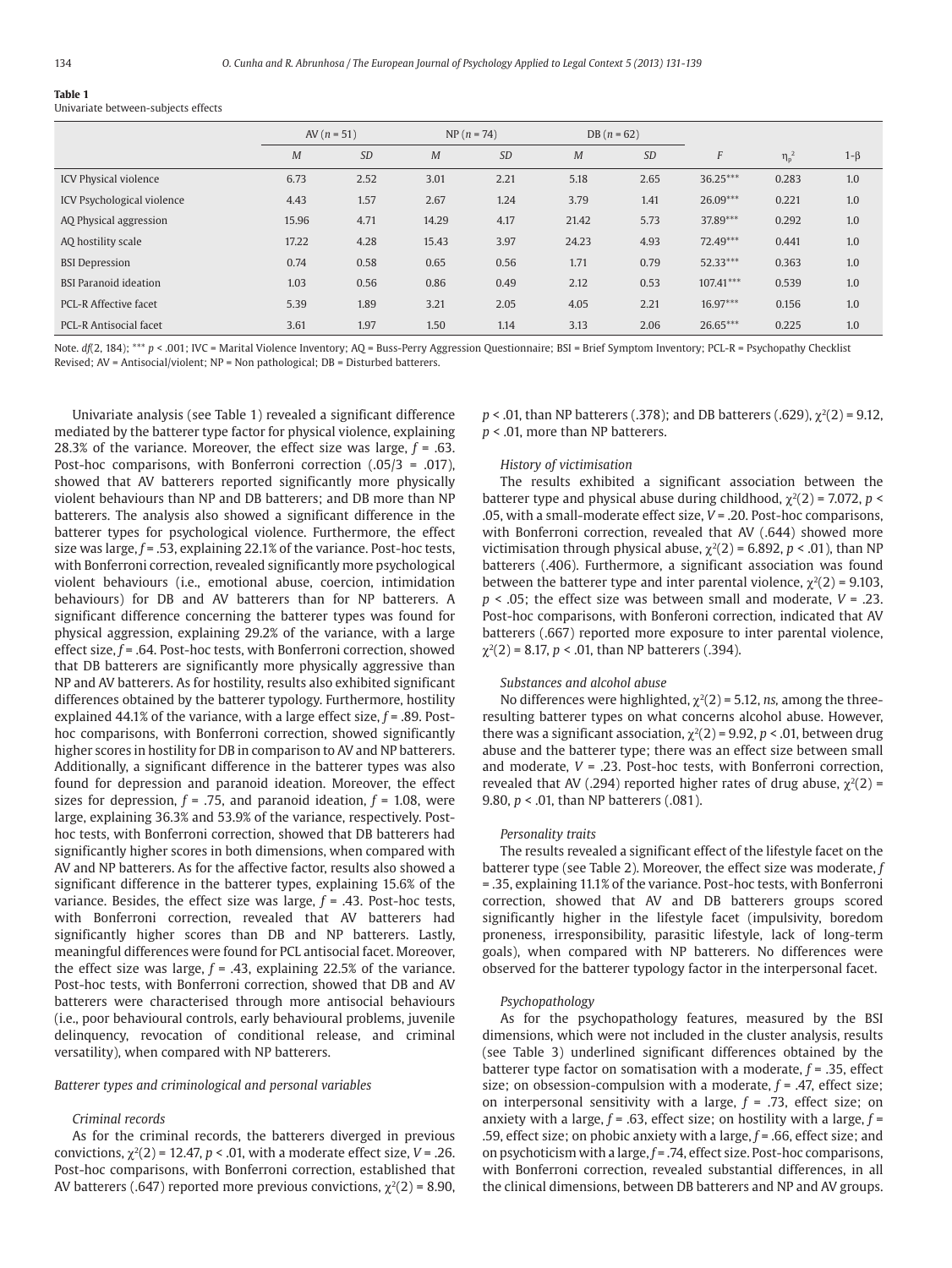| ANOVAs for Personality Traits by Batterer Type Factor |                  |           |                         |           |                  |           |           |            |           |
|-------------------------------------------------------|------------------|-----------|-------------------------|-----------|------------------|-----------|-----------|------------|-----------|
|                                                       | AV<br>$(n = 51)$ |           | <b>NP</b><br>$(n = 74)$ |           | DB<br>$(n = 62)$ |           |           | $\eta_p^2$ |           |
|                                                       |                  |           |                         |           |                  |           |           |            | $1-\beta$ |
| PCL rating                                            | M                | <b>SD</b> | M                       | <b>SD</b> | M                | <b>SD</b> |           |            |           |
| Interpersonal facet                                   | 2.92             | 2.42      | 2.18                    | 1.90      | 2.11             | 2.11      | 2.485     | .026       | .494      |
| Lifestyle facet                                       | 1.73             | 1.20      | 0.85                    | 1.04      | 1.97             | 1.97      | 11.489*** | .111       | .993      |

Note. *df*(2, 184); \*\*\* *p* < .001; AV = Antisocial/violent batterers; NP = Non pathological batterers; DB = Disturbed batterers.

#### **Table 3**

#### ANOVAs for Psychopathology by the Batterer Type Factor

|                           | AV         |           |      | NP         |      | DB         |             |            |           |
|---------------------------|------------|-----------|------|------------|------|------------|-------------|------------|-----------|
|                           | $(n = 51)$ |           |      | $(n = 74)$ |      | $(n = 62)$ |             | $\eta_p^2$ | $1-\beta$ |
| Dimension                 | M          | <b>SD</b> | M    | <b>SD</b>  | M    | SD         |             |            |           |
| Somatisation              | 0.38       | 0.51      | 0.30 | 0.44       | 0.75 | 0.75       | $11.075***$ | 0.107      | 0.991     |
| Obsession-compulsion      | 0.68       | 0.55      | 0.41 | 0.50       | 1.03 | 0.64       | 20.298***   | 0.181      | 1.00      |
| Interpersonal sensitivity | 0.51       | 0.40      | 0.39 | 0.47       | 1.31 | 0.78       | 48.601***   | 0.346      | 1.00      |
| Anxiety                   | 0.58       | 0.51      | 0.43 | 0.42       | 1.24 | 0.74       | 36.691**    | 0.285      | 1.00      |
| Hostility                 | 0.41       | 0.54      | 0.21 | 0.31       | 0.91 | 0.66       | 32.228***   | 0.259      | 1.00      |
| Phobic anxiety            | 0.19       | 0.33      | 0.15 | 0.24       | 0.76 | 0.63       | $40.233***$ | 0.304      | 1.00      |
| Psychoticism              | 0.56       | 0.50      | 0.42 | 0.43       | 1.34 | 0.72       | 49.815***   | 0.351      | 1.00      |

Note.  $df(2, 184)$ ; \*\*\*  $p < .001$ ; AV = Antisocial/violent batterers; NP = Non pathological batterers; DB = Disturbed batterers.

Concisely, DB batterers manifested more clinical symptoms of somatization, obsession-compulsion, interpersonal sensitivity, generalised and phobic anxiety, and psychoticism, when compared with NP and AV batterers.

## *Logistic models of batterer types*

As a consequence of the results above, that revealed a tripartite batterer typology, a potential discriminative value of the variables and their potential implications to batterer treatment, multinomial logistic regressions were performed to analyse if the batterer types were based on different explanatory variables: psychopathological, antisocial and type of perpetrated violence.

In the first model, BSI psychopathological dimensions (i.e., somatisation, obsession-compulsion, interpersonal sensitivity, depression, anxiety, hostility, phobic ideation, paranoid ideation, and psychoticism), which literature relates to delinquency and recidivism in general, and also with batterers (Binswanger et al., 2010; Corvo & Johnson, 2013; Maruna, 2004; Novo et al., 2012; Puffet & Gavin, 2004; Shorey, Febres, Brasfield, & Stuart, 2012), were introduced as covariates, while the batterer typology (AV, NP, and DB) as dependent variable. Results showed a significant logistic model, -2 log likelihood = 219.76,  $\chi^2$  = 184.09, *p* < .001, with a good fit to data,  $\chi^2$  = 258.14, *p* = 1, Nagelkerke  $R^2$  = .707, Cox and Snell  $R^2$  = .626. This model classified correctly 90.3% of DB batterers, 83.8% of NP batterers and only 33.3% of AV batterers. Results (see Table 4) revealed that NP and AV batterers were clinically similar. The logistic model between DB and AV batterers showed that DB batterers were positively related with depression (*OR* = 3.78), hostility (*OR* = 2.75), phobic anxiety (*OR* = 2.99), and paranoid ideation (*OR* = 9.15). Moreover, the logistic model between NP and DB batterers exhibited that DB batterers were characterized for a positive relation with depression (*OR* = 9.52), hostility (*OR* = 6.29), and paranoid ideation (*OR* = 25.15).

A second multinomial logistic regression was performed in order to test the antisocial disorder model, entering the two facets of PCL-R social deviance factor (facet 1: lifestyle and facet 2: antisocial) both related to antisocial personality (Kennealy, Skeem, Walters, & Camp, 2010), criminal records (Rodríguez et al., 2011; Khosravipour et al., 2011), child physical abuse victimisation and inter parental violence (Abramsky et al., 2011; Roberts, McLaughlin, Conron, & Koenen, 2011; Wareham, Boots, & Chavez, 2009), and drug abuse (Shorey et al., 2012; Jennings, Reingle, Staras, & Maldonado-Molina, 2012) as covariates, and the batterer typology (AV, NP, and DB) as dependent variable. Results highlighted a logistic model, -2 log likelihood = 251.66,  $\chi^2$  = 71.85, *p* < .001, with a good fit to the data,  $\chi^2$  = 213.83, *p*  $= .529$ , Nagelkerke  $R<sup>2</sup> = .380$ , Cox and Snell  $R<sup>2</sup> = .337$ . The model correctly classifies 81.7% of NP batterers and only 40.7% of DB batterers and 44.4% of AV batterers. Results supported that antisocial personality variables only classified NP batterers who, according to previous results, did not fulfill the criteria of antisocial personality, i.e., do not share with other offenders the typical characteristics of antisocial disorder, such as antisocial behaviours, criminal record, inter parental violence, child abuse victimisation, and drug abuse.

A final multinomial logistic regression was performed for the batterer and violence types, taking as covariates physical violence, psychological violence, physical aggression and hostility, and the batterer typology (AV, NP, and DB) as the dependent variable. Results underlined a logistic model, -2 log likelihood = 174.87,  $\chi^2$  = 228.98, *p*  $\le$  .001, with a good fit to the data,  $\chi^2$  = 213.83, p = .529, Nagelkerke  $R^2$  $=$  .797, Cox and Snell  $R<sup>2</sup> = 0.706$ . The model correctly classified 89.2% of NP, 80.6% of DB and 70.6% of AV batterers. Results (see Table 5) established as for NP and AV batterers that AV batterers were more positively related to physical violence (*OR* = 12.42), psychological violence (*OR* = 13.48), physical aggression (*OR* = 2.58), and hostility (*OR* = 4.70). The logistic model between AV and DB batterers revealed that AV batterers were more positively related to physical violence (*OR* = 1.98) and less to physical aggression (*OR* = 0.34) and hostility (*OR* = 0.12). Additionally, a model distinguishes NP and DB batterers, showing that NP batterers were typified for less physical (*OR* = 0.26) and psychological violence (*OR* = 0.18), physical aggression (*OR* = 0.14), and hostility (*OR* = 0.03).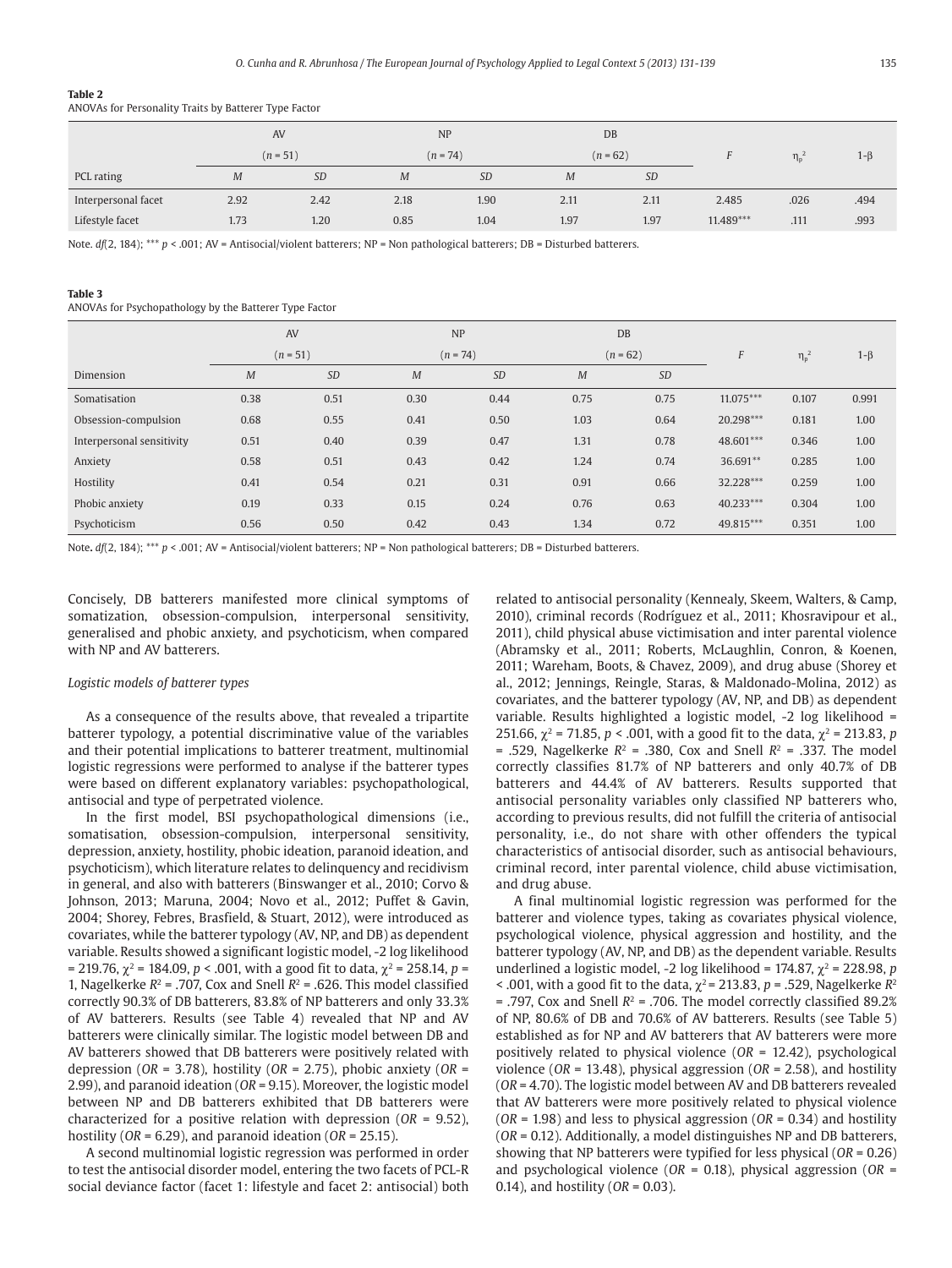Multinomial Logistic Regression for Psychopathology

|                           |                |       |       |      |        | 95% CI for EXP (B) |        |
|---------------------------|----------------|-------|-------|------|--------|--------------------|--------|
|                           | B <sup>a</sup> | SE    | Wald  | p    | Exp(B) | ${\cal L}$         | U      |
| AV vs. NP                 |                |       |       |      |        |                    |        |
| Somatisation              | 0.17           | 0.33  | 0.26  | .607 | 1.18   | 0.62               | 2.25   |
| Obsessive-compulsive      | $-0.54$        | 0.31  | 2.94  | .086 | 0.58   | 0.32               | 1.08   |
| Interpersonal sensitivity | 0.04           | 0.38  | 0.01  | .922 | 1.04   | 0.49               | 2.19   |
| Depression                | $-0.03$        | 0.36  | 0.01  | .935 | 0.97   | 0.48               | 1.96   |
| Anxiety                   | $-0.07$        | 0.39  | 0.03  | .859 | 0.93   | 0.44               | 1.99   |
| Hostility                 | $-0.50$        | 0.34  | 2.15  | .142 | 0.61   | 0.31               | 1.18   |
| Phobic anxiety            | 0.15           | 0.38  | 0.16  | .691 | 1.16   | 0.55               | 2.45   |
| Paranoid ideation         | $-0.40$        | 0.31  | 1.67  | .197 | 0.67   | 0.36               | 1.23   |
| Psychoticism              | 0.04           | 0.34  | 0.01  | .917 | 1.04   | 0.53               | 2.03   |
| AV vs. DB                 |                |       |       |      |        |                    |        |
| Somatisation              | $-0.30$        | 0.48  | 0.37  | .541 | 0.74   | 0.29               | 1.92   |
| Obsessive-compulsive      | $-0.31$        | 0.43  | 0.51  | .477 | 0.74   | 0.32               | 1.71   |
| Interpersonal sensitivity | 0.03           | 0.50  | 0.00  | .952 | 1.03   | 0.39               | 2.74   |
| Depression                | 1.33           | 0.56  | 5.70  | .017 | 3.78   | 1.27               | 11.29  |
| Anxiety                   | $-0.49$        | 0.58  | 0.71  | .400 | 0.61   | 0.20               | 1.92   |
| Hostility                 | 1.01           | 0.44  | 5.27  | .022 | 2.75   | 1.16               | 6.52   |
| Phobic anxiety            | 1.09           | 0.44  | 6.09  | .014 | 2.99   | 1.25               | 7.13   |
| Paranoid ideation         | 2.21           | 0.56  | 15.89 | .000 | 9.15   | 3.08               | 27.17  |
| Psychoticism              | 0.50           | 0.47  | 1.11  | .292 | 1.65   | 0.65               | 4.16   |
| NP vs. DB                 |                |       |       |      |        |                    |        |
| Somatisation              | $-0.60$        | 0.65  | 0.87  | .351 | 0.55   | 0.16               | 1.94   |
| Obsessive-compulsive      | 0.44           | 0.560 | 0.55  | .460 | 1.55   | 0.48               | 4.98   |
| Interpersonal sensitivity | $-0.89$        | 0.76  | 1.36  | .244 | 0.41   | 0.09               | 1.83   |
| Depression                | 2.25           | 0.91  | 6.08  | .014 | 9.52   | 1.59               | 57.05  |
| Anxiety                   | $-0.59$        | 0.82  | 0.52  | .473 | 0.55   | 0.11               | 2.78   |
| Hostility                 | 1.84           | 0.83  | 4.90  | .027 | 6.29   | 1.23               | 32.02  |
| Phobic anxiety            | 1.13           | 0.62  | 3.33  | .068 | 3.10   | 0.92               | 10.42  |
| Paranoid ideation         | 3.23           | 0.89  | 13.02 | .000 | 25.15  | 4.36               | 144.96 |
| Psychoticism              | 0.07           | 0.62  | 0.01  | .908 | 1.07   | 0.32               | 3.61   |

Note. *df*(1); <sup>a</sup>Covariates were standardised, thus B may be interpreted as beta.

#### **Discussion**

As expected, using cluster analysis three subtypes of batterers were identified from empirical data: non-pathological, disturbed and antisocial/violent batterers. These results provided support for the heterogeneity among men who perpetrate intimate partner violence (Dixon & Browne, 2003; Holtzworth-Munroe & Stuart, 1994) and consistency in what concerns typology studies in a crosscultural perspective (Fowler & Westen, 2011; Holtzworth-Munroe & Stuart, 1994; Huss & Ralston, 2008; Langhinrichsen-Rohling et al., 2000; Lohr et al., 2005; Stoops et al., 2010; Thijssen & de Ruiter, 2011; Walsh et al., 2010).

The antisocial/violent group (27%) of batterers had high scores of antisocial features and high levels of physical and psychological marital violence. This subtype did not exhibit clinical elevations in depression and paranoid ideation or in physical aggression and hostility, but showed higher scores in the affective facet. They also presented a history of exposure to interparental violence and reported more physical abuse in childhood. These findings are supported by previous studies (e.g., Holtzworth-Munroe & Stuart, 1994; Loinaz, Echeburúa, et al., 2010; Loinaz, Ortiz-Tallo, et al., 2011; Thijssen & de Ruiter, 2011; Waltz et al., 2000). Antisocial/violent batterers revealed psychopathic traits, characterised by manipulation, lack of empathy in interpersonal relationships, and lack of guilt, which could lead to more violent acts against their partners (Holtzworth-Munroe & Stuart, 1994; Huss & Langhichsen-Rohling, 2006). The high scores in affective and antisocial facets suggest some traits of histrionic and antisocial personality, which lead to an increase in risk of violence, both general and marital (Holtzworth-Munroe & Stuart, 1994). AV batterers also reported more drug abuse, an issue that has been largely associated to violence (Caetano, Vaeth, & Ramisetty-Mikler, 2008). This group resembles the antisocial/ violent subtype (Eckhardt et al., 2008; Holtzworth-Munroe & Stuart, 1994; Huss & Ralston, 2008; Langhinrichsen-Rohling et al., 2000; Loinaz, Echeburúa, et al., 2010; Loinaz, Otiz-Tallo, et al., 2011; Thijssen & de Ruiter, 2011; Walsh et al., 2010), the antisocial subtype (Johnson et al., 2006; White & Gondolf, 2000) or the instrumental type (Tweed & Dutton, 1998).

The disturbed batterers (33%) emerge due to psychological distress, connected with persistent offending (Binswanger et al.,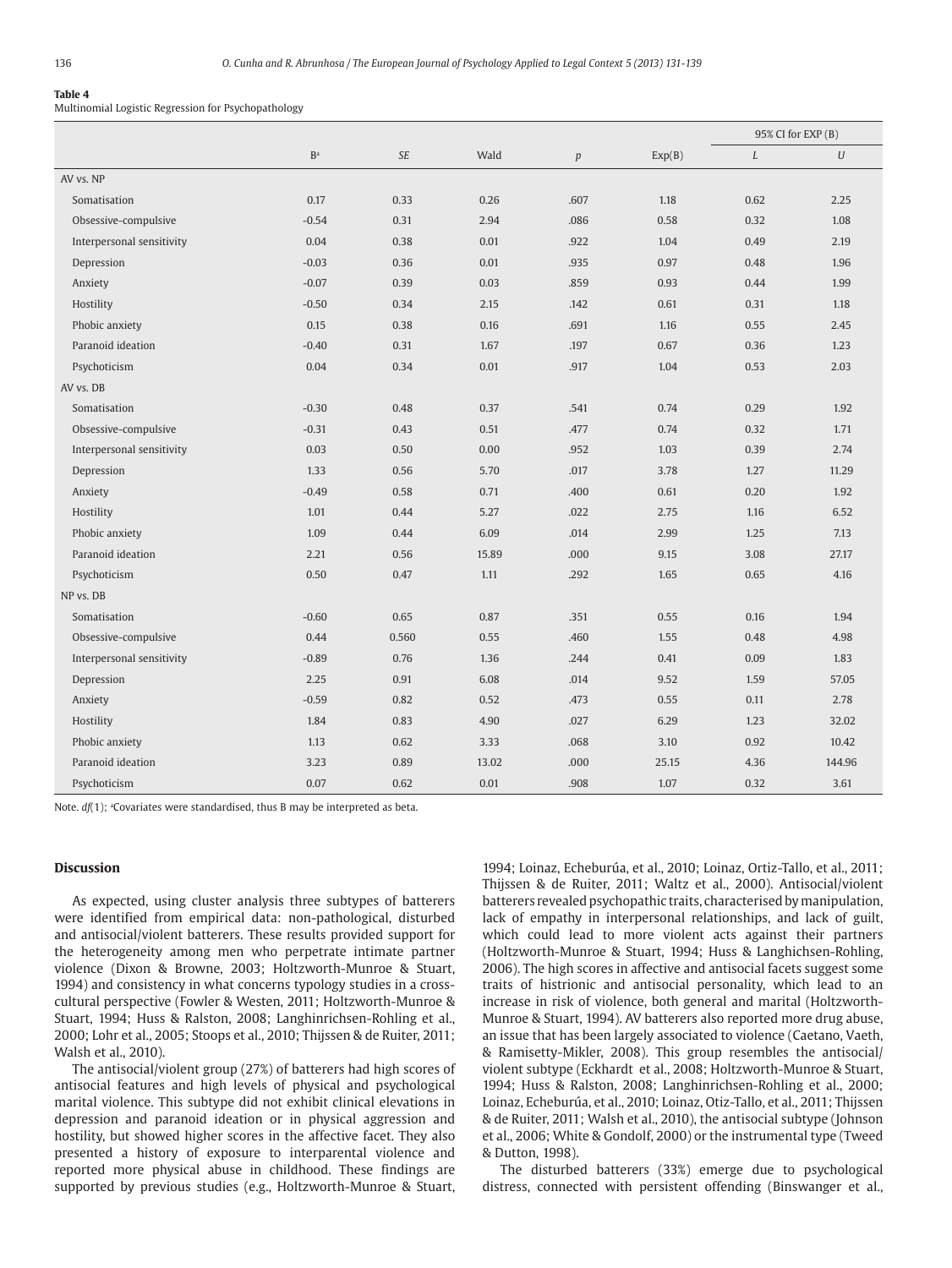Multinomial Logistic Regression for Violence

|                        |                         |     |       |      |        |      | 95% CI for EXP (B) |
|------------------------|-------------------------|-----|-------|------|--------|------|--------------------|
|                        | $\mathsf{B}^\mathsf{a}$ | SE  | Wald  | p    | Exp(B) | L    | $\boldsymbol{U}$   |
| AV vs. NP              |                         |     |       |      |        |      |                    |
| Physical violence      | 2.52                    | .54 | 21.60 | .000 | 12.43  | 4.29 | 35.96              |
| Psychological violence | 2.61                    | .60 | 19.14 | .000 | 13.48  | 4.20 | 43.21              |
| Physical aggression    | 0.95                    | .46 | 4.22  | .040 | 2.58   | 1.04 | 6.39               |
| Hostility              | 1.55                    | .57 | 7.33  | .007 | 4.70   | 1.53 | 14.41              |
| AV vs. DB              |                         |     |       |      |        |      |                    |
| Physical violence      | 0.68                    | .30 | 5.38  | .020 | 1.98   | 1.11 | 3.53               |
| Psychological violence | 0.26                    | .30 | 0.75  | .388 | 1.30   | 0.72 | 2.35               |
| Physical aggression    | $-1.08$                 | .34 | 10.14 | .001 | 0.34   | 0.18 | 0.66               |
| Hostility              | $-2.15$                 | .48 | 20.02 | .000 | 0.12   | 0.05 | 0.30               |
| NP vs. DB              |                         |     |       |      |        |      |                    |
| Physical violence      | $-1.35$                 | .43 | 9.78  | .002 | 0.26   | 0.11 | 0.60               |
| Psychological violence | $-1.73$                 | .45 | 14.93 | .000 | 0.18   | 0.07 | 0.43               |
| Physical aggression    | $-1.96$                 | .45 | 18.84 | .000 | 0.14   | 0.06 | 0.34               |
| Hostility              | $-3.46$                 | .61 | 32.25 | .000 | 0.03   | 0.01 | 0.10               |

Note. *df*(1); <sup>a</sup>Covariates were standardised, thus B may be interpreted as beta.

2010; Corvo & Johnson, 2013; Maruna, 2004; Novo et al., 2012; Puffet & Gavin, 2004; Shorey et al., 2012) and to the perpetration of psychological and physical violence towards the partner, physical aggression and hostility. Furthermore, these batterers assume a deviant lifestyle and antisocial behaviour and, taking into account the prognosis of persistent offending related to psychological distress, they consequently have more criminal records. This revealed that disturbed batterers were more impulsive (Echeburúa & Amor, 2010), suggesting the use of violence in their relationships as a response to a specific situation that causes discomfort or as an inadequate problem-solving strategy (Norlander & Eckhardt, 2005). This kind of response is usually called anger aggression or expressive violence. Subjects in this subgroup are similar to the dysphoric/ borderline type (Eckhardt et al., 2008; Fowler & Westen, 2011; Holtzworth-Munroe & Stuart, 1994; Holtzworth-Munroe et al., 2000; Huss & Ralston, 2008; Langhinrichsen-Rohling et al., 2000; Stoops et al., 2010; Thijssen & de Ruiter, 2011; Walsh et al., 2010), the pathological type (Greene, Lynch, & Decker, 1997; Waltz et al., 2000), the impulsive type (Tweed & Dutton, 1998) or the moderate anger inexpressive type (Eckhardt, Samper, & Murphy, 2008), identified by the literature on the subject.

The non-pathological group (40%), in comparison with the other intimate partner violence perpetrators, reported less acts of violence, both physical and psychological, aggression and hostility. Essentially, non-pathological batterers seem to express violent acts against their partner though outside their homes they adopt a proper social conduct (Echeburúa, Amor, & Corral, 2009). Furthermore, NP batterers have no significant elevations in clinical dimensions and do not share antisocial traits (i.e., deviant lifestyle, antisocial behaviours, drug abuse, criminal records) with the other types, nor antisocial facilitating circumstances (child abuse victimisation, exposition to interparental violence), variables related to criminality and recidivism (Binswanger et al., 2010; Corvo & Johnson, 2013; Maruna, 2004; Novo et al., 2012; Puffet & Gavin, 2004; Shorey et al., 2012). Thus, this typology resembles the family-only type (Eckhardt et al., 2008; Holtzworth-Munroe & Stuart, 1994; Huss & Ralston, 2008; Langhinrichsen-Rohling et al., 2000; Loinaz, Echeburúa, et al., 2010; Loinaz, Ortiz-Tallo, et al., 2011; Thijssen & de Ruiter, 2011; Walsh et

al., 2010), the non-pathological type (Fowler & Westen, 2011; Greene et al., 1997; Johnson et al., 2006) or the low anger type (Eckhardt et al., 2008), previously described by the literature on the subject.

This study proves that, even with a different set of measures, a different sample of batterers, including a prison and a community sample, and batterers with different levels of violence (domestic violence, murder, attempted murder), a similar pattern of batterer types can be found (Fowler & Westen, 2011; Holtzworth-Munroe et al., 2000; Stoops et al., 2010; Thijssen & de Ruiter, 2011; Walsh et al., 2010; Waltz et al., 2000). Accordingly, these results support a relative consistency among batterer types, both in terms of general and specific characteristics. Secondly, findings reveal that even with a cultural gap from previous studies (Fowler & Westen, 2011; Holtzworth-Munroe et al., 2000; Huss & Ralston, 2008; Thijssen & de Ruiter, 2011), similar patterns of batterer types can be found. Thirdly, the results suggest that batterers sentenced to prison or community share a common set of characteristics that must be evoked when different judicial decisions are taken. In fact, no differences appeared among the three empirical obtained batterer types according to context variable (i.e., community or prison). To conclude, these findings show that even if the use of a mixed sample allows covering a broader number of cases and a more comprehensive understanding of the phenomenon, they may nevertheless lead to mixed results.

In addition, three explanatory variable groups, psychopathological-, antisocial- and type-of-perpetrated-violence group, were tested to make a distinction between the batterer types. The different models revealed being suitable for the data and, along with the batterer typology, underlined some practical and clinical implications. Batterer typologies assumed that since batterers are a heterogeneous group, rehabilitation programmes should be adapted to the type of batterer and to the needs and deficits of the individual offender (Novo et al., 2012). Moreover, a rigorous assessment of each batterer is imperious to identify all the deficits that facilitate the treatment efficiency and to adapt the intervention design to each batterer's needs and characteristics (Arce & Fariña, 2010). In fact, a study conducted by Huss and Ralston (2008), pointed out that there are differences in what concerns treatment, relating variables according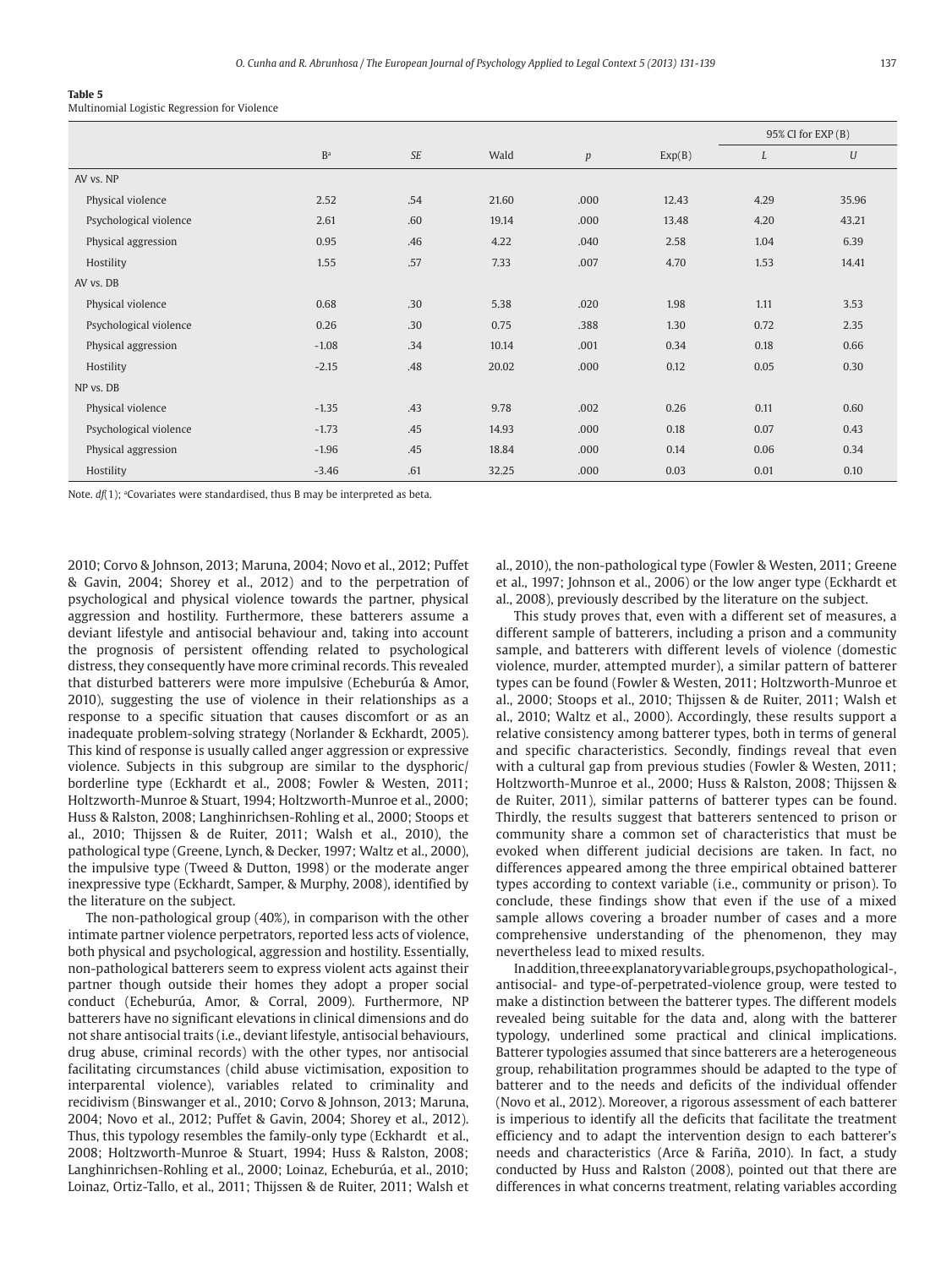to the batterers subtypes, thus suggesting that different batterers respond differently to the same treatment.

Results concerning DB batterers revealed that they had a strong differential psychopathological component (i.e., depression, hostility, phobic anxiety, and paranoid ideation) and require a specific clinical intervention. As a matter of fact, Waltz et al. (2000) suggested that short-term or psycho-educational treatments are unlikely to be efficient in individuals with psychological distress, since they are focused on skills acquisition or attitude changes. Because psychopathology is considered an important risk factor of violence in general (Binswanger et al., 2010; Corvo & Johnson, 2013; Novo et al., 2012; Puffet & Gavin, 2004; Shorey et al., 2012), batterers with psychopathological disorders should integrate batterer rehabilitation programmes, but they should also undergo clinical therapy for clinical disorders in order to improve the probability of relapse/ recidivism (Novo et al., 2012; Sartin, Hansen, & Huss, 2006).

Similar conclusions may be extended to the antisocial/violent group. This group was labelled in the literature as a "high risk group" (Cavanaugh & Gelles, 2005), as antisocial behaviour is connected with intimate partner violence (Hilton, Harris, Rice, Houghton, & Eke, 2008; Harris, Hilton, & Rice, 2011). Consequently, some authors argue that antisocial batterers may benefit from an integral intervention with a multimodal focus, i.e., a cognitive and behavioural approach, and a multilevel focus, i.e., directed to the batterer and to the other areas related to intimate partner violence in which there are deficits (e.g., family, social network, community, job training) (Arce & Fariña, 2010).

Finally, since they do not share antisocial features with other offenders, NP batterers are more prone to rehabilitation (Maruna, 2004) and probably they have a more positive treatment prognosis. Thus, our results suggest that NP batterers should be considered separately for rehabilitation, not only because their treatment's needs are different and do not require an intervention targeting antisocial variables, but also because of the contamination that other offenders with antisocial personality deficits could cause in their treatment outcomes and prognosis.

Thus, a batterer would be better served if the treatment programme focuses its attention on the needs of each individual, regarding its criminogenic needs and risk level. Additionally, the identification of batterer typologies may lead to more accurate detection, risk assessment, and interventions in order to reduce partner violence and thereby providing a better protection for victims of domestic violence (Cavanaugh & Gelles, 2005).

Lastly, the current research presents some gaps. Our survey did not conduct a comparison with a non-violent group. There are also some restrictions concerning the typological analysis. Indeed, typology studies used a limited set of measures in order to obtain groups, essentially based on an intra-individual model (Capaldi & Kim, 2007). Moreover, different *clustering* methods could lead to different solutions and only provide plausible rules for creating groups; cluster analysis is a "structure seeking" method that previously imposes some structure (Aldenderfer & Blashfield, 1984). Nevertheless, the results indicate that researchers need to continue to pay attention to the practical significance of their empirically derived results and that further research is needed to assess the accuracy of batterer profiles.

#### **Conflicts of interest**

The authors of this article declare no conflicts of interest.

#### **Acknowledgements**

This research was supported by Grant SFRH / BD / 66110 / 2009 from Fundação para a Ciência e Tecnologia (Portugal) awarded to the first author.

#### **References**

- Abramsky, T., Watts, C. H., Garcia-Moreno, C., Devries, K., Kiss, L., Ellsberg, M., Jansen, H. A. F. M., & Heise, L. (2011). What factors are associated with recent intimate partner violence? Findings from the WHO multi-country study on women's health and domestic violence. *BMC Public Health, 11*, 109. Doi: 10.1186/1471-2458-11-109
- Aldenderfer, M. S., & Blashfield, R. K. (1984). *Cluster analysis.* Newbury Park, CA: SAGE. Andrews, D. A., & Bonta, J. (2010). *The psychology of criminal conduct* (5th ed.). Cincinnati, OH: Anderson Publishing Co.
- Ansara, D. L., & Hindin, M. J. (2011). Psychosocial consequences of intimate partner violence for women and men in Canada. *Journal of Interpersonal Violence, 26*, 1628- 1645. Doi: 10.1177/0886260510370600
- Arce, R., & Fariña, F. (2010). Diseño e implementación del Programa Galicia de Reeducación de Maltratadores: respuesta psicosocial a una necesidad social y penitenciaria [Design and implementation of the Galicia Program for Batterers' Reeducation: A psychosocial answer to a social and penitentiary need]. *Intervención Psicosocial, 19*, 153-166. Doi: 10.5093/in2010v19n2a7
- Babcock, J. C., Green, C. E., & Robie, C. (2004). Does batterers' treatment work? A metaanalytic review of domestic violence treatment. *Clinical Psychology Review, 23*, 1023-1053. Doi: 10.1016/j.cpr.2002.07.001
- Binswanger, I. A., Merrill, J. O., Krueger, P. M., White, M. C., Booth, R. E., & Elmore, J. G. (2010). Gender differences in chronic medical, psychiatric, and substancedependence disorders among jail inmates. *American Journal of Public Health, 100*, 476-482. Doi: 10.2105/AJPH.2008.149591
- Blashfield R. K., & Aldenderfer M. S. (1988). The methods and problems of cluster analysis. In J. R. Nesselroad & R. B. Cattell (Eds.), *Handbook of multivariate experimental psychology* (2nd ed., pp. 447-473) New York, NY: Plenum Press.
- Buss, A. H., & Perry, M. (1992). The aggression questionnaire. *Journal of Personality and Social Psychology, 63*, 452-459. Doi: 10.1037/0022-3514.63.3.452
- Caetano, R., Vaeth, P. A. C., & Ramisetty-Mikler, S. (2008). Intimate partner violence victim and perpetrator characteristics among couples in the United States. *Journal of Family Violence, 23*, 507-518. Doi: 10.1007/s10896-008-9178-3
- Capaldi, D. M., & Kim, H. K. (2007). Typological approaches to violence in couples: A critique and alternative conceptual approach. *Clinical Psychology Review, 27*, 253- 265. Doi: 10.1016/j.cpr.2006.09.001
- Cavanaugh, M. M., & Gelles, R. J. (2005). The utility of male domestic violence offender typologies: New directions for research, policy, and practice. *Journal of Interpersonal Violence, 20*, 155-166. Doi: 10.1177/0886260504268763
- Chase, K. A., O'Leary, K. D., & Heyman, R. E. (2001). Categorizing partner-violent men within the reactive–proactive typology model. *Journal of Consulting and Clinical Psychology, 69*, 567-572. Doi: 10.1037/0022-006X.69.3.567
- Connors, A. D., Mills, J. F., & Gray, A. L. (2012). An evaluation of intimate partner violence intervention with incarcerated offenders. *Journal of Interpersonal Violence, 27*, 1176-1196. Doi: 10.1177/0886260511424499
- Connors, A. D., Mills, J. F., & Gray, A. L. (2013). Intimate partner violence intervention for high-risk offenders. *Psychological Services, 10*, 12-23. Doi: 10.1037/a0028979
- Corvo, K., & Johnson, P. (2013). Sharpening Ockham's Razor: The role of psychopathology and neuropsychopathology in the perpetration of domestic violence. *Aggression and Violent Behavior, 18*, 175-182. Doi: 10.1016/j.avb.2012.11.017
- Coulter, M., & VandeWeerd, C. (2009). Reducing domestic violence and other criminal recidivism: Effectiveness of a multilevel batterers intervention program. *Violence and Victims, 24*, 139-152. Doi: 10.1891/0886-6708.24.2.139
- Derogatis, L. R. (1993). *The Brief Symptom Inventory: Administration, scoring and procedures manual* (3rd ed.)*.* Minneapolis, MN: National Computer Systems.
- Dixon, L., & Browne, K. (2003). The heterogeneity of spouse abuse: A review. *Aggression and Behavior, 8*, 107-130. Doi: 10.1016/S1359-1789(02)00104-0
- Echeburúa, E., & Amor, P. J. (2010). Perfil psicopatológico e intervención terapéutica con los agresores contra la pareja [Psychopathological profile and therapeutic intervention with male batterers]. *Revista Española de Medicina Legal, 36*, 117-121.
- Echeburúa, E., Amor, P. J., & Corral, P. (2009). Hombres violentos contra la pareja: Trastornos mentales y perfiles tipológicos [Violent men against women: Mental disorders and typological profiles]. *Pensamiento Psicológico, 6(*13), 27-36.
- Eckhardt, C., Holtzworth-Munroe, A., Norlander, B., Sibley, A., & Cahill, M. (2008). Readiness to change, partner violence subtypes, and treatment outcomes among men in treatment for partner assault. *Violence and Victims, 23*, 446-475. Doi: 10.1891/0886-6708.23.4.446
- Eckhardt, C., Samper, R., & Murphy, C. (2008). Anger disturbance among perpetrators of intimate partner violence. Clinical characteristics and outcomes of courtmandated treatment. *Journal of Interpersonal Violence, 23*, 1600-1617. Doi: 10.1177/0886260508314322
- Feder, L., & Wilson, D. B. (2005). A meta-analytic review of court-mandated batterer intervention programs: Can courts affect abusers' behavior? *Journal of Experimental Criminology, 1*, 239-262. Doi: 10.1007/s11292-005-1179-0
- Fowler, K. A., & Westen, D. (2011). Subtyping male perpetrators of intimate partner violence. *Journal of Interpersonal Violence, 26,* 607-639. Doi: 10.1177/0886260510365853
- Greene, A. F., Lynch, T. F., Decker, B., & Coles, C. J. (1997). A psychobiological theoretical characterization of interpersonal violence offenders. *Aggression and Violent Behaviour, 2*, 273-284. Doi: 10.1016/S1359-1789(96)00031-6
- Hare, R. (1991). *The Hare Psychopathy Checklist-Revised*. Toronto, Ontario, Canada: Multi-Health Systems.
- Hare, R. (2003). *The Hare Psychopathy Checklist-Revised* (2nd ed.). Toronto, Ontario, Canada: Multi-Health Systems.
- Hare, R., & Neumann, C. (2005). Structural models of psychopathy. *Current Psychiatry Reports, 7*, 57-64. Doi: 10.1007/s11920-005-0026-3
- Harris, G. T., Hilton, N. Z., & Rice, M. E. (2011). Explaining the frequency of intimate partner violence by male perpetrators: Do attitude, relationship, and neighborhood